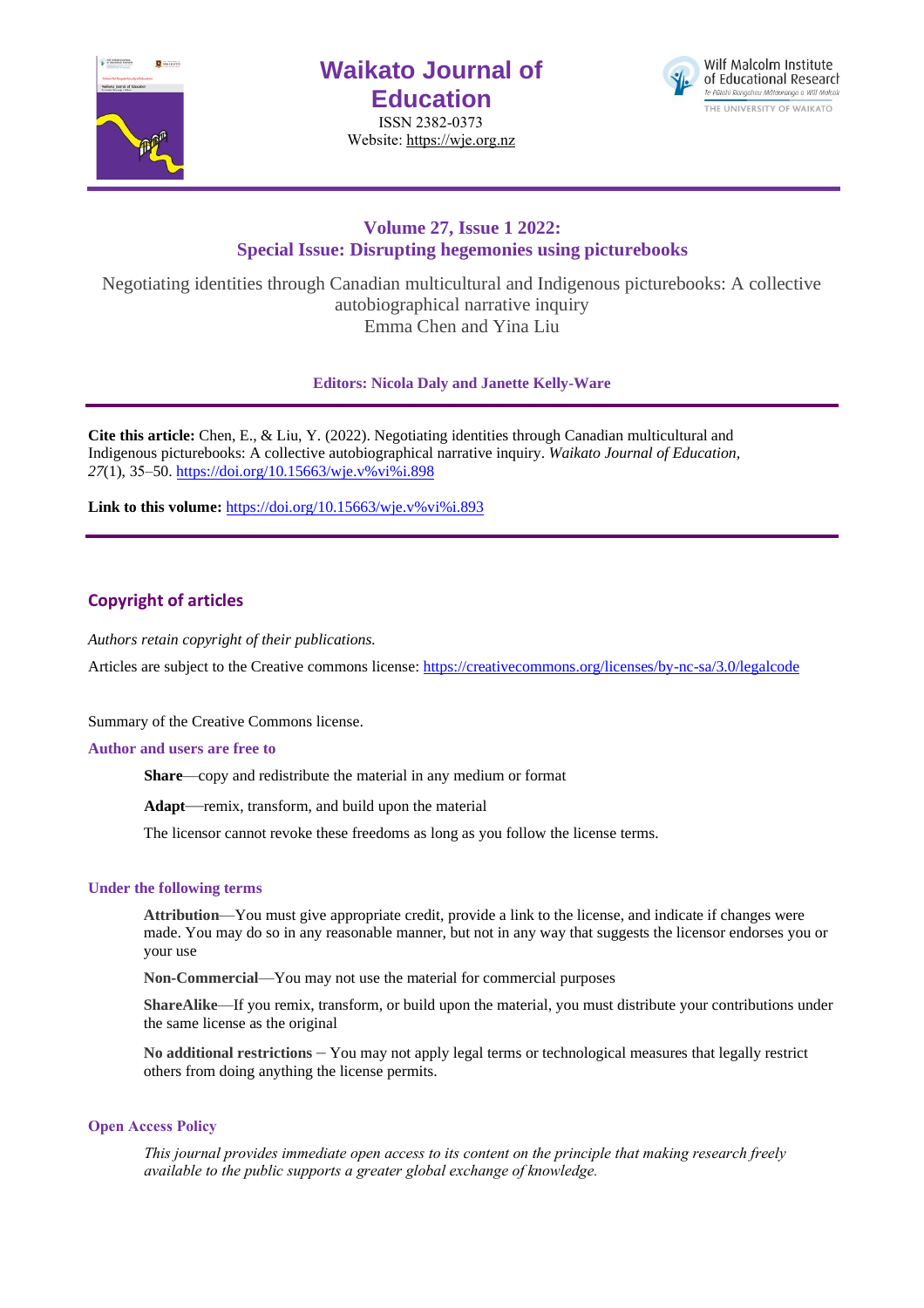# **Waikato Journal of Education**

Te Hautaka Mātauranga o Waikato



Volume 27, Issue 1, 2022: Special Issue: Disrupting hegemonies using picturebooks

# **Negotiating identities through Canadian multicultural and Indigenous picturebooks: A collective autobiographical narrative inquiry**

**Emma Chen<sup>1</sup>and Yina Liu<sup>2</sup>**

University of Saskatchewan<sup>1</sup> University of Alberta<sup>2</sup> Canada<sup>i</sup>

# **Abstract**

*Canadian multicultural picturebooks greatly influence both children's and educators' being and becoming. Identity is closely related to our engagement with literacy practices. In this article, two researchers who immigrated from mainland China engage in autobiographical narrative inquiry, a methodology that asks the researchers to self-face, and to "world"—travel to our earlier landscapes, times, places, experiences and relationships. In personal, educational and academic settings, we tell and retell our storied experiences of critically reading four multicultural Canadian picturebooks. Such experiences are analysed through the theoretical lenses of transnational identity, immigrant parent knowledge, mirrors and windows, and no single story. The experiences of reading, reviewing, teaching and researching Canadian multicultural picturebooks have been constructing, mediating, engaging, and exploring our own identities. The personal nature of autobiographical narrative inquiry allows a transformational understanding of the construct of such multiple, complex and ever-shifting identities. We hope to shed light on the importance of negotiating one's transcultural and transnational identity in multicultural picturebooks, as little work presents minority educators' and adult newcomers' voices of reading Canadian multicultural picturebooks. By making visible our critical reading experiences, this inquiry opens space to maximise the outcomes of utilising children's literature in teaching and learning.*

# **Keywords**

Newcomer adult reader; multicultural picturebook; Indigenous picturebook; transcultural identity; autobiographical narrative inquiry

# **Introduction**

Canadian picturebooks have a long history of portraying themes such as multiculturalism. This clearly corresponds with the enactment of the Immigrant Act of 1967 that made immigration possible to individuals from diverse ethnic and cultural backgrounds (Bainbridge et al., 1999). Throughout the

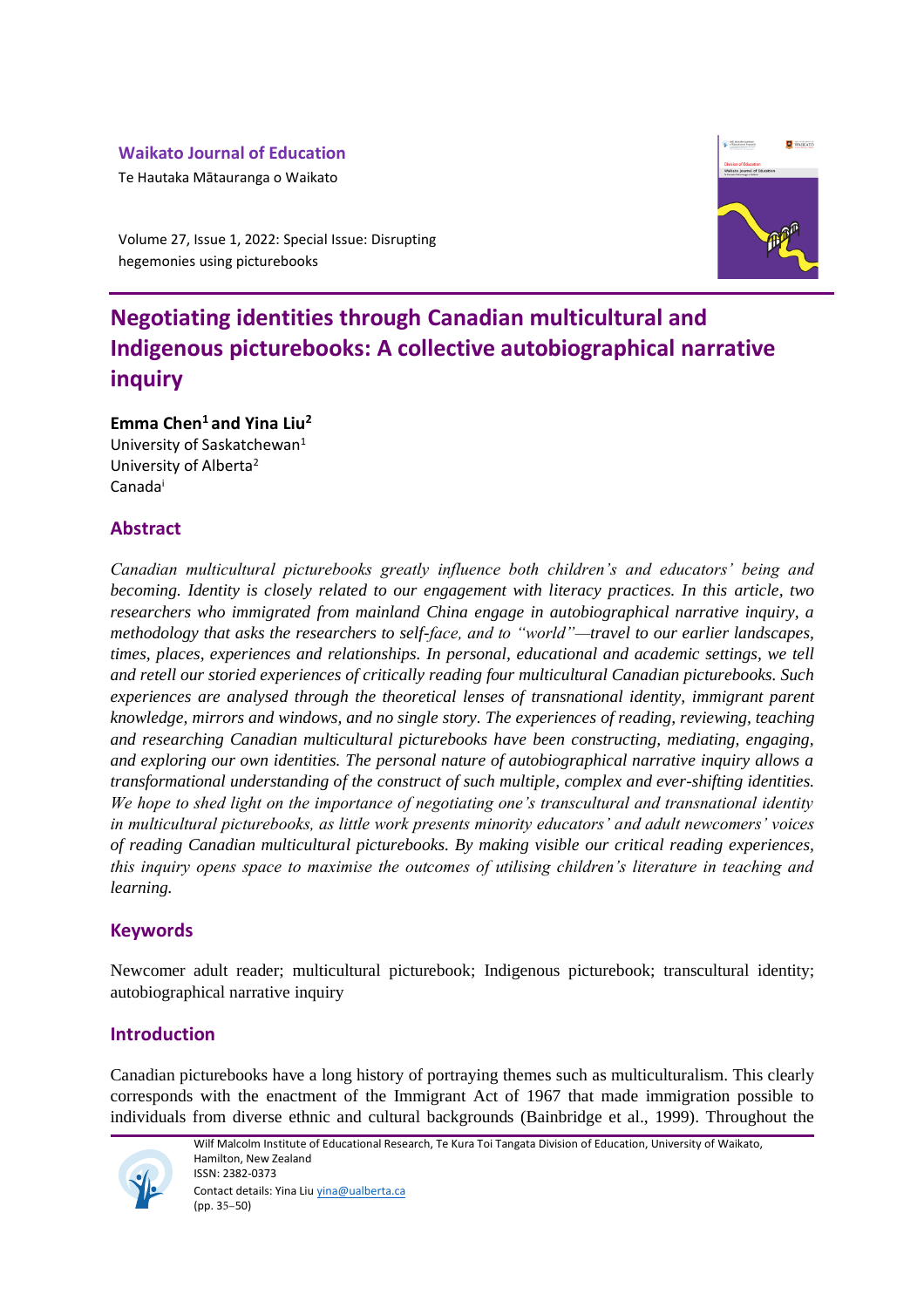years, multiculturalism in Canadian picturebooks has seen an expansion in its meaning, becoming more inclusive. Multiculturalism is beyond diverse languages and skin tones. It includes characters with physical or mental exceptionalities, differences in socioeconomic, class and family circumstances, sexual orientations, religions (Brenna et al., 2017; Johnston & Bainbridge, 2013). In addition to the increasing number of multicultural picturebooks that draw educators', librarians' and parents' attention, an increasing number of picturebooks with Indigenous content and perspectives are being published in the Canadian market and used in schools (Brenna et al., 2017; Burke et al., 2019). Within contemporary Canadian Indigenous and multicultural picturebooks, a growing number of them are created by authors and illustrators from Indigenous and diverse cultural backgrounds (Brenna et al., 2021). Research has explored Canadian picturebooks that have potential to assist young newcomer children to better integrate into Canada (Liu, 2017). Exposure to multicultural and Indigenous picturebooks can enhance both Canadian and newcomer children's awareness of diversity and induce positive attitude towards differences and racial justice (Bainbridge et al., 1999; Husband, 2019; Mendoza & Reese, 2001; Wiltse, 2015). In addition, there is a close interrelationship between multiculturalism, Indigenism and hegemony (Daly, 2017). Hegemony is a notion which refers to dominant groups' perspectives and beliefs being pervasive in a society through media (Gramsci, 2000). Botelho and Rudman (2009) highlighted the importance of critically examining hegemonic relations, in order to learn and support diversity.

### **Canadian multicultural and indigenous picturebooks and identity negotiations**

Diverse Canadian picturebooks greatly influence both children's and educators' being and becoming (e.g., Hammett, 2013; Wiltse, 2015). Existing Canadian literature has explored the ways that practising and pre-service teachers negotiate their identities through reading Canadian multicultural and Indigenous picturebooks (Courtland & González, 2013; Hammett, 2013; Hammett & Bainbridge, 2009; Johnston & Shariff, 2013). One common discussion within these studies is around Canadian national identity and cultural identity (Hammett & Bainbridge, 2009; Ward, 2013; Wiltse, 2013). Reading diverse Canadian picturebooks provoked educators to reflect on their national identities and "promote[d] a cohesive and exclusionary view of national identity that can marginalise or exclude diverse immigrant and Aboriginal perspectives, or serve as a counter-articulation to such notions of a homogenous sense of nation" (Johnston et al., 2007, p. 75). These studies indicate that multicultural and Indigenous picturebooks have the power to break the "middle-class, white" cultural hegemony.

Despite the many studies done on the topic of Canadian picturebooks in multiculturalism, little work has specifically focused on the personal experience of reading such books from the eyes of immigrant educators and researchers. Identity is closely related to our engagement with literacy practices, where we use "tools or media for constructing, narrating, mediating, engaging, performing, enlisting, or exploring identities (Moje et al., 2009, p. 416). Identity is not linear, rather it is complex and related to every aspect in our everyday life. Our picturebook reading journeys are constantly influencing our identity negotiation, as new Canadian individuals, educators and researchers.

In this article, we (Emma and Yina) present the ways in which reading these four Canadian picturebooks, namely, *When I Found Grandma* (Balasubramaniam, 2019), *When Father Comes Home*  (Jung, 2020), *When I Was Eight* (Jordan-Fenton & Pokiak-Fenton, 2013), *My Day with Gong Gong* (Yee, 2020), can help us, as newcomers to Canada, to construct and negotiate our identities as immigrants, as well as readers, educators and researchers in education. We illustrate the connections among the past, the present and the future as we respond to various texts through the theoretical lenses of transnational identity (Zhang & Guo, 2015), immigrant parent knowledge (Guo, 2012), mirrors and windows (Bishop, 1990), and no single story (Adichie, 2009). These books are about the lives and human experiences of Indigenous people and immigrants in Canada that we conceive as a "vehicle to fight the hegemony of the dominant culture in the publication of children's literature" (Botelho & Rudman, 2009, p. 279). We aim to show how Canadian multicultural and Indigenous picturebooks break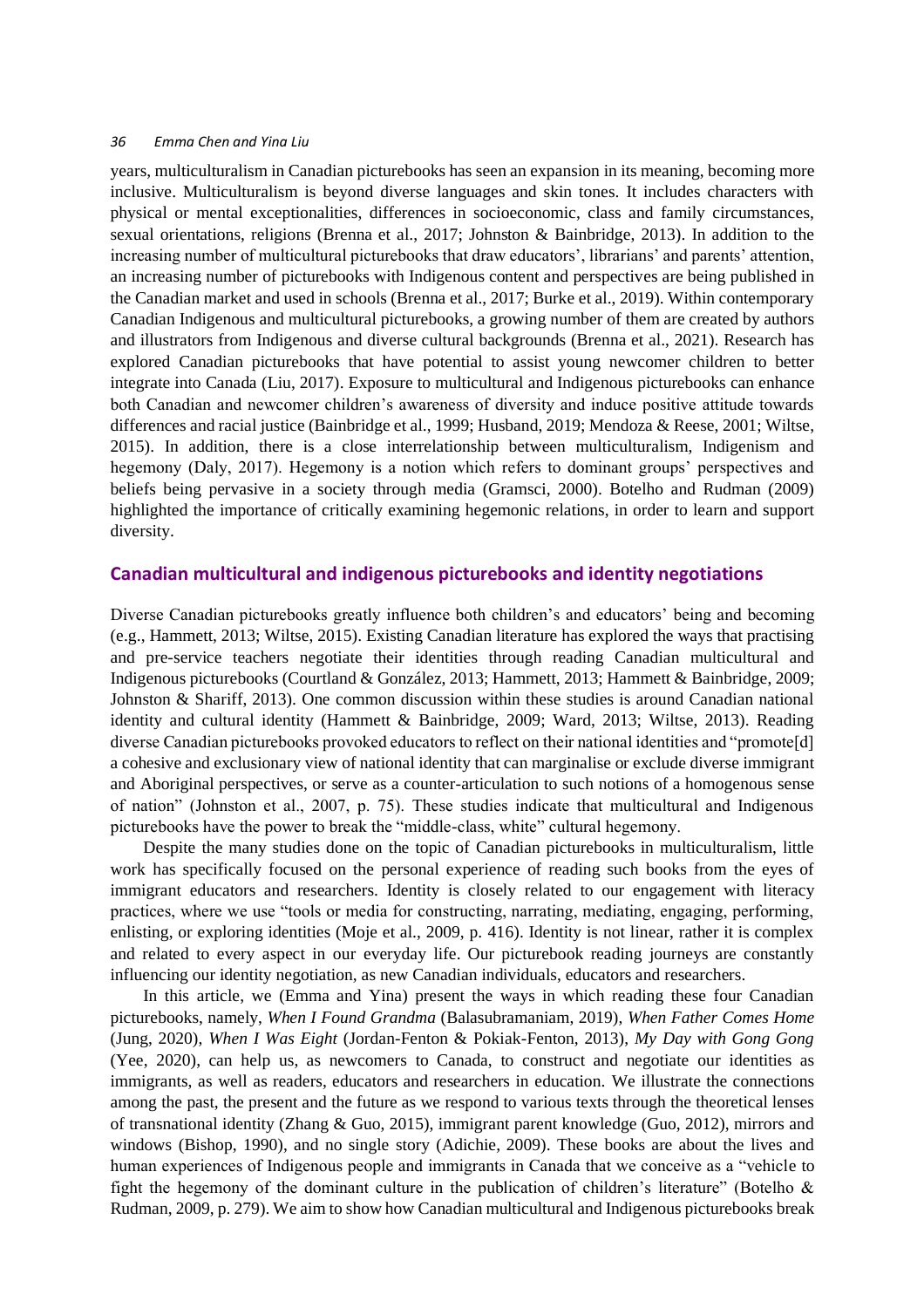the hegemonic ideology of the mainstream ethnic cultures in Canada and how we shift our identities through our reading experiences. More significantly, this article provides insight into minority educators' experiences of reading the books and illustrates ways in which our learning of the host country and our identities changed along the way.

### **Methodology**

The method we employed in this article is autobiographical narrative inquiry. It speaks to us because the focus of its methodological umbrella–narrative inquiry–focuses on "lived experience—that is, lives and how they are lived" (Clandinin & Connelly, 2000, p. xxii). Narrative inquiry attends through the metaphorical three-dimensional space that examines life experience backward and forward, inward and outward, and within and across situations (Clandinin et al., 2007). Within the three-dimensional space, the depth of our attention reached back to our first days in the new country, our early experiences with picturebooks, and even our childhood years. Responding in this way also involved attending to the places where our stories have unfolded, as well as making visible the events that have shaped our understanding of them, as well as our responses to them from a personal, practical and social perspective. With autobiographical narrative inquiry, specifically, we entered as both inquirers and participants (Chen, 2021; Clandinin & Connelly, 2000), and respectively and collectively brought stories of our identity-negotiation as an immigrant, a mother, an international student, a researcher, and all of our "selves … always in the making" (Greene, 1993, p. 213), with us into this inquiry.

Over the past few years, during the life transition to a new country, we have written about our lived experiences in various forms: picturebook reviews, personal journals and social media posts. All the pieces, like scattered pearls, have been collected for this inquiry. They became valuable field texts that revealed our hidden memories and provoked deeper explorations. By looking at the tensions and bumping places we encountered during those times, we were able to develop a more thorough understanding of the impact of reading and thinking about these picturebooks on our multicultural identity-making. Clandinin and Rosiek (2007) point out, "The focus of narrative inquiry is not only on individuals' experiences but also on the social, cultural and institutional narratives within which individuals' experiences are constituted, shaped, expressed, and enacted" (p. 42). In this autobiographical narrative inquiry, we also had the opportunity to confront, digest and analyse these encounters in a larger context.

Understanding another person and culture is simultaneously understanding ourselves (Sarris, 1993). In other words, the inquiry described in this article looks outward into the stories in the picturebooks and, in the meantime, looks inward into our own lived experience. This process is "ongoing, an endeavour not aimed at a final and transparent understanding of the other or of the self, but of continued communication, at an ever-widening understanding of both" (p. 6). Through the following autobiographical tellings and unpackings into our lived experiences of critically reading multicultural picturebooks written by Canadian authors, we work to disrupt the taken-for-granted hegemonic thinking and start an ongoing communication about the role of children's literature in multicultural identity-making.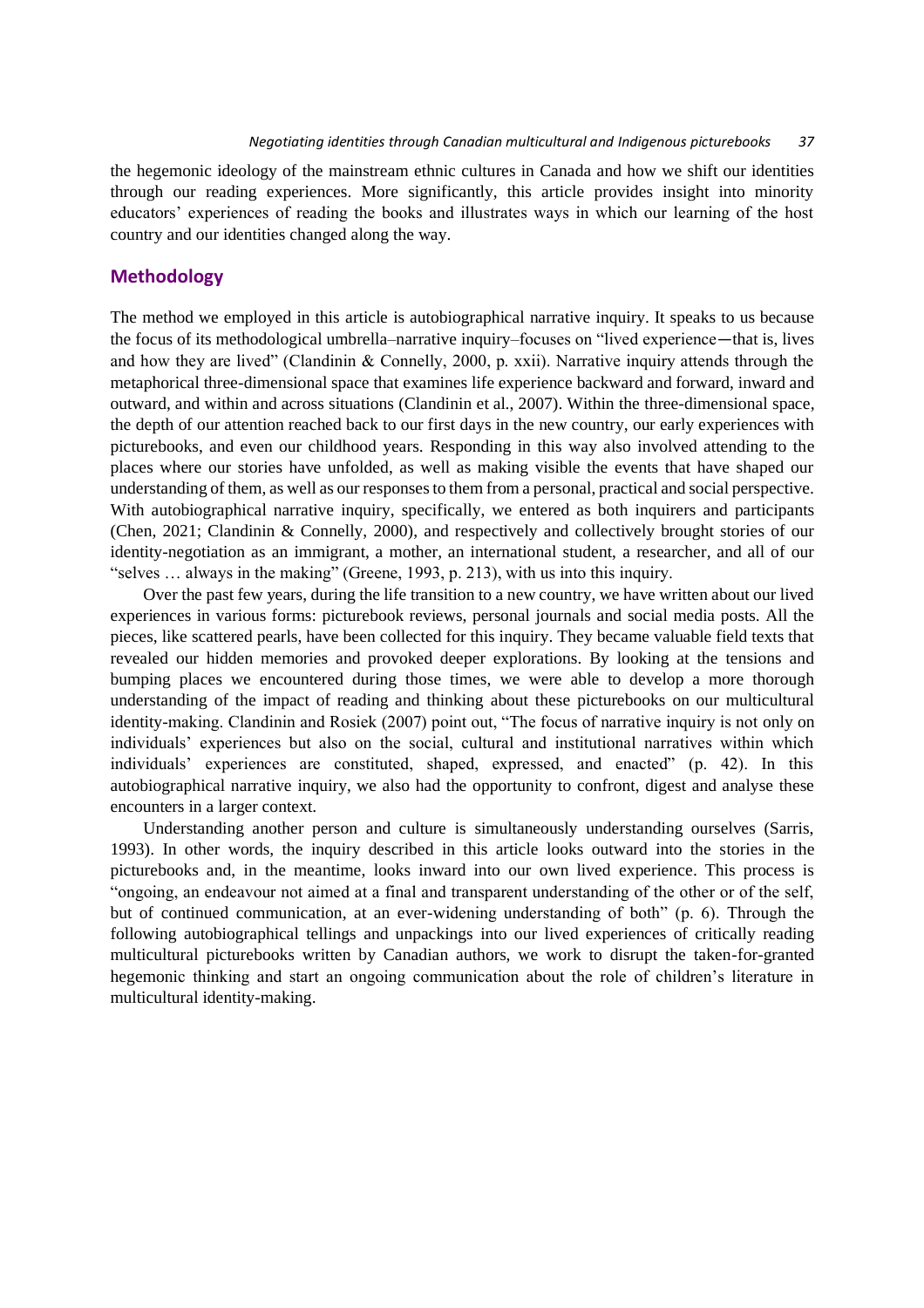## **Telling the stories of reading four multicultural picturebooks**

Emma's reading experience

*When I Found Grandma* 



**Figure 1. Cover of** *When I Found* **Grandma***.* (Balasubramaniam, 2019)

Despite her wish that her grandmother could come, little Indian American Maya finds that Grandma's visit, even from thousands of miles away, is not as pleasant as she has hoped. Grandma wears fancy clothes, speaks loudly, cooks differently and mispronounces Maya's name. Grandma is more of an embarrassment and annoyance than a pleasant surprise. It gets worse—a promised island trip is replaced by a trip to the temple because of Grandma! When Maya is annoyed with Grandma, she hides the prayer bells, but then she sees Grandma's efforts—Grandma suggests that they pray on the island; Grandma even wears "normal" clothes and bought a baseball cap at the pier. The excitement Maya feels about the carousel leads her to let go of Grandma's hand and lose herself in the world of people on the island. Finally, Grandma's loud calling of Maya's name catches her attention when the cap bobs in the air. Maya finds Grandma and she is never happier.

I came to Saumiya Balasubramaniam's (2019) beautifully written story when my older daughter Molly just turned five, an age when consciousness and subjectivity start to emerge. We had the privilege of having Molly's grandma living with us. She is a lovely lady who loves and takes care of the kids with all her heart. However, as Molly's independent thinking grew, a hint of cross-cultural and crossgenerational conflicts crept into the house, from what to eat for breakfast, whether or not Molly should wear an extra layer going out to the snow, what language should be spoken at home, to the proportion of decision-making by grandma for five-year-old Molly—the list goes on and on. Reading *When I Found Grandma* (Balasubramaniam, 2019), I saw in the story my family's experience. Molly and her grandma shared the deep bond and the precious grandmother-granddaughter connection, but, like Maya and her grandmother, they lived in two sometimes overlapping yet mostly different cultural worlds. Both generations showed unique struggles and confusions as well as the efforts to seek mutual understanding and empathy with someone who comes from a different cultural world from their own.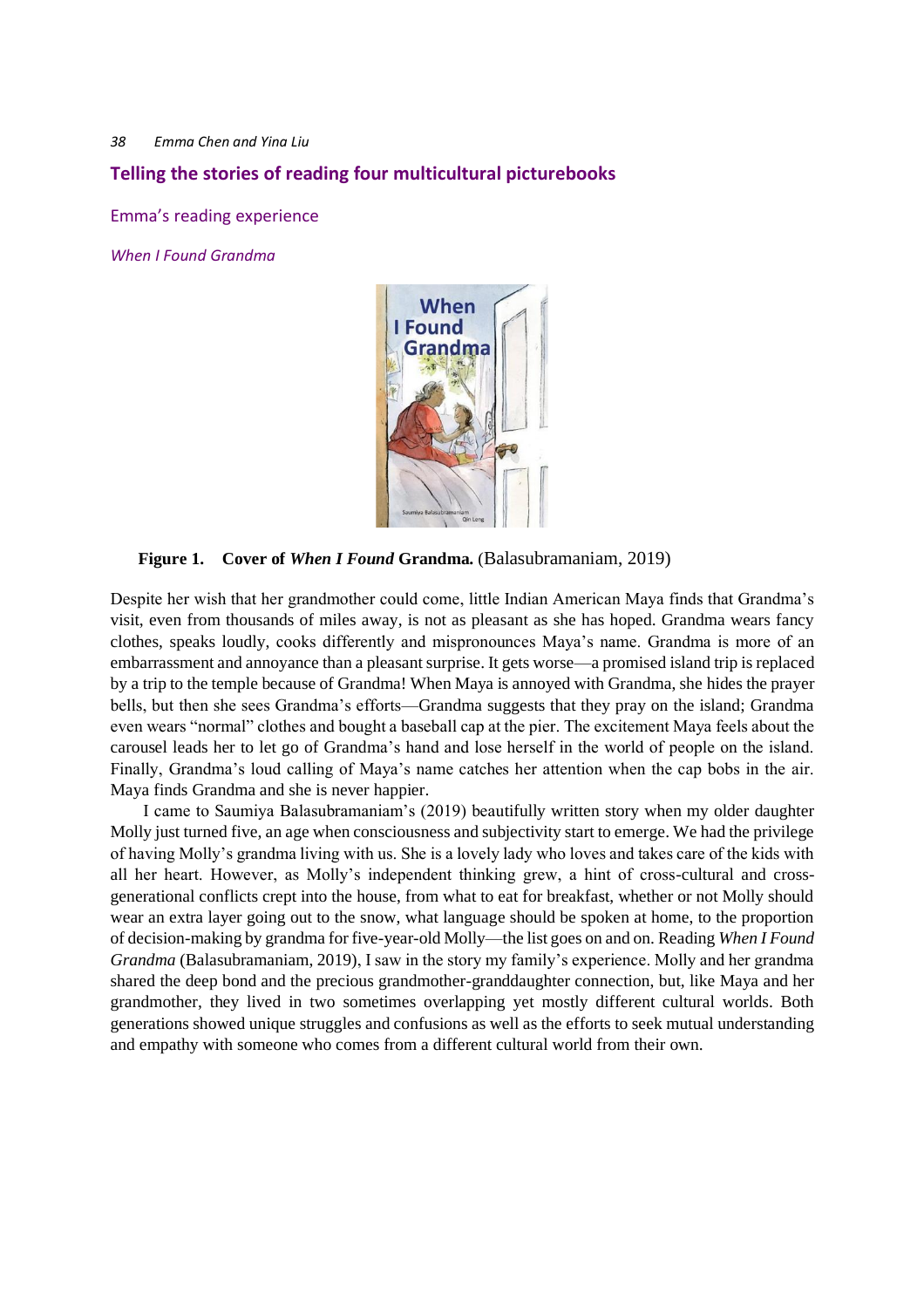*When Father Comes Home* 



**Figure 2. The cover of** *When Father Comes Home.* (Jung, 2020)

In *When Father Comes Home* (Jung, 2020), a young boy, June, tells the story of an immigrant family. June lives with his mother and brother Hyun in the new country, while his father works in their home country to support the family and to offer June and Hyun a better education. The days June spends without Father are long. Mother says that Father is like a goose. When the time comes, he flies home. Always. So June counts down the days to his father's arrival. Father's return makes the home a happier place—big smiles on mother's face and more yummy food on the table. Father has many brilliant stories to tell when tucking the brothers in at night. Father's presence makes June feel warm and safe. June and Hyun plant a tangerine tree with Father before he leaves once again. Tangerines are June's favourite fruit, sweet and sour. The boy takes care of the tree with a lot of love and attention, hoping he will see Father again shortly as the tree grows taller and bigger.

Though *When Father Comes Home* (Jung, 2020) is a beautiful and well-written story and the author intentionally uses a calm tone in the storytelling, I got emotional halfway through. It is important to have immigrant families' experiences recorded in children's books and shared with the young generation, especially when we live in an increasingly diverse world where families come in different shapes and forms. I see the family stories of my friends and my own in this book. I resonated with June when he accidentally broke the tangerine tree and feared his father would never come back because of it. When my three-year-old daughter had to say goodbye to her grandma for the first time since she was born because her grandma, who held a visitor's visa in Canada, had to fly back to China after six months, I saw how heart-breaking it was for both of them. As an immigrant parent myself, I could not help but empathise with June's mother, who supports her children in the new country all by herself. What is her experience? How does she feel on a daily basis? What kinds of challenges does she face? What kinds of strength and resilience must she have? The spaces left in the story invite me to endless wondering.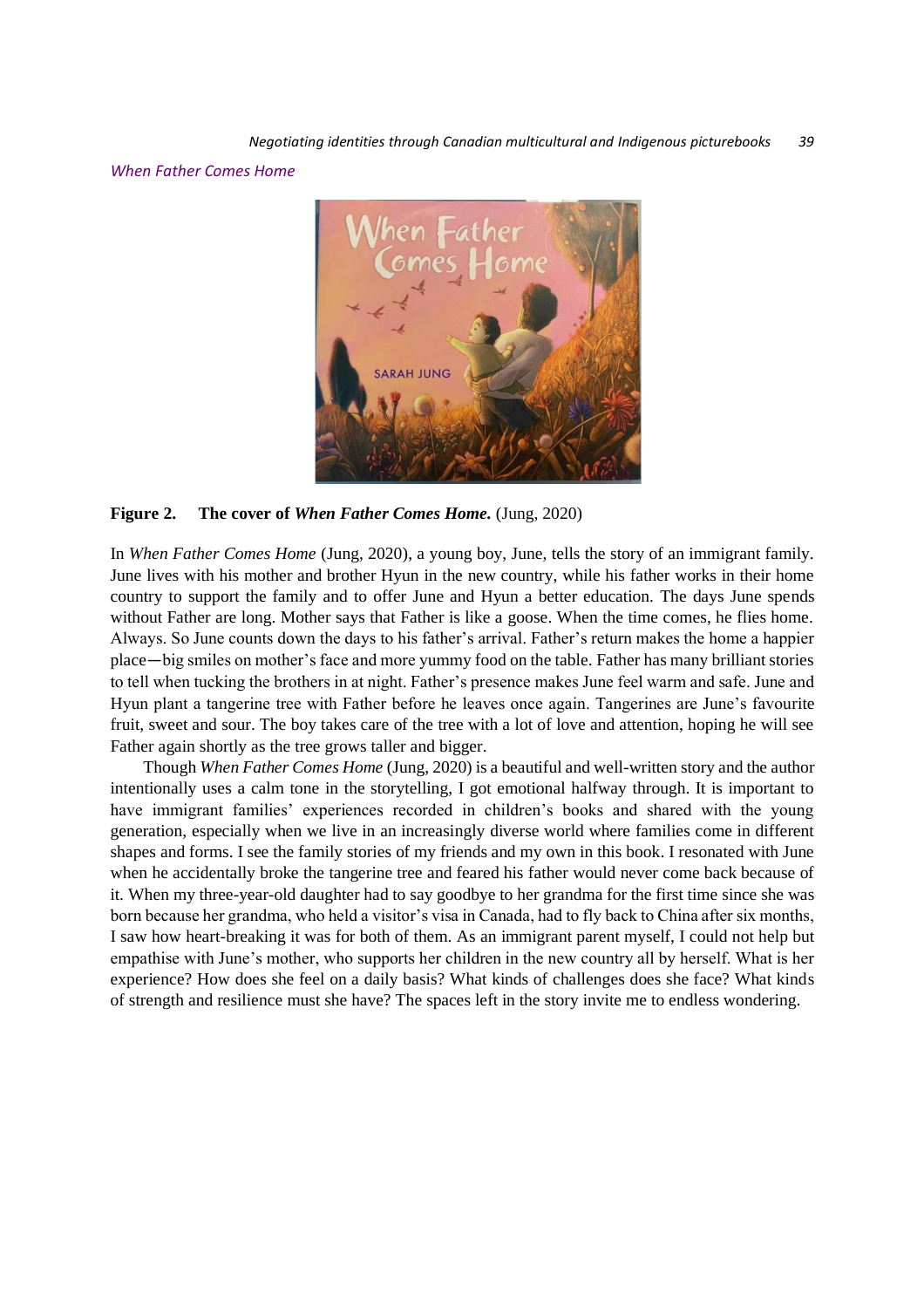*40 Emma Chen and Yina Liu* Yina's Reading Experience

*When I Was Eight* 



**Figure 3. The cover of** *When I Was Eight.* (Jordan-Fenton & Pokiak-Fenton, 2013)

This book is about an Indigenous girl, Olemaun (Margaret) Pokiak, who has to leave her family when she is eight. She is forced to go to an outsider's school, namely a residential school, where she is removed from the loving guidance of her parents. Before she starts her schooling, she is looking forward to the school experience, as she could learn how to read. However, the actual school journey is very different from what she expects. The nuns do not treat her well, without patience and kindness, as they try to break her desire to read and make her feel ashamed of her desire to read. One day, she is left in a dark basement by herself. Imagining her family members and their support, she gains courage to face the school life. Being a brave girl, she successfully learns to read the book aloud and overcomes the obstacles that the nuns put in her way to reduce her chances to become a proficient reader.

This book is a biography of the Inuit girl character, Olemaun Pokiak. I accessed and read this book at a children's literature book sale event in Toronto in 2017. Also, I went to a seminar where the writer, Olemaun Pokiak shared her unjust life experiences of being an Inuit woman pursuing education in Canada around the 1950s.

As a newcomer to Canada, this was not my first experience learning about the difficulties Indigenous people encounter when they access education. In the first course that I took in my first term at the University of Saskatchewan, three of my classmates were Indigenous teachers. They shared, in class discussions, childhood stories, family lives and lived experiences as Indigenous people in Canada, as well as what it was like teaching on reserves. Through their discussions, I learned some basic knowledge about Indigenous people and their history, regarding education in the past and present. In addition, I took another course, *Anti-racism Teaching,* in my first year, too, which specifically addressed the issues that Indigenous people have been facing. In that course, I read articles about Indigenous history and residential schools.<sup>ii</sup> Half of my classmates, who are from Indigenous communities, graciously shared the stories of their grandparents and mothers in residential schools. I was grateful that, as an international student, I could access these stories that were told by Indigenous people in-person. The survivors' experiences about how Indigenous people were treated in the residential schools, which were shared from a third person point of view, shocked me.

However, reading *When I Was Eight* (Jordan-Fenton & Pokiak-Fenton, 2013) was my first time reading a story about residential schools from a child's perspective and how nuns and her classmates treat her in a mean and terrible way. From this book, I learned more details about life in residential schools. I could not imagine how any eight-year-old child could find the inner strength to deal with such injustice. No matter the unfair treatment, I admire that she was so brave that she did not give up. She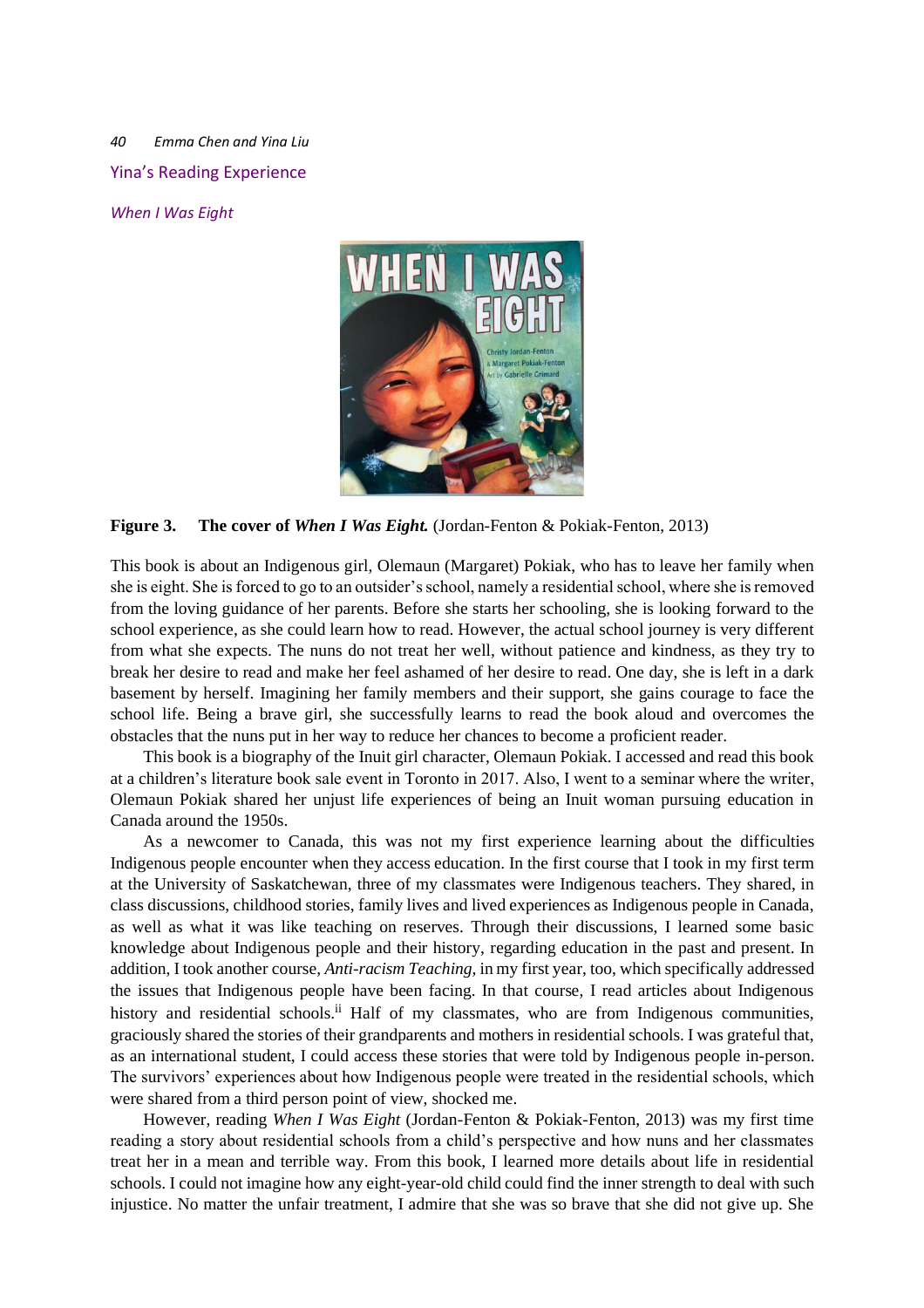#### *Negotiating identities through Canadian multicultural and Indigenous picturebooks 41*

worked so hard to learn letters by herself. She fought back when people laughed at her. I ask myself, if I were her, what would I do with all of these experiences? Even as an adult, I would probably lower my head and give up my courage and my dreams. But Olemaun, as a young child, followed her passion for literature and literacy and fought back to continue to chase her dream.

#### *My Day with Gong Gong*



**Figure 4. The cover of** *My* **Day** *with Gong Gong.* (Yee, 2020)

This picturebook tells the story of May, a young Canadian girl who visits her Chinese grandfather, Gong Gong, in Chinatown. She feels apprehensive about her visit—she does not speak a word of Cantonese, and her grandfather doesn't speak much English. After watching television with May, Gong Gong takes her shopping around Chinatown. While Gong Gong chats with friends and acquaintances in Cantonese along the way, May becomes annoyed, as she can't express herself and she thinks people are laughing at her. At last, May realises that Gong Gong cares and understands her, which changes her attitude and makes her appreciate her surroundings again.

As a newcomer to Canada, I have had many similar experiences as the first-generation immigrants who migrated from China to Canada, such as speaking Chinese at home and loving Chinese food. In order to learn about people living in North America, I watched many YouTube videos about Americanborn Chinese (ABC) and Canadian-born Chinese (CBC), where they shared their childhood and growing up experiences. I was interested in people from this cultural group because I thought we shared many commonalities since their family culture was Chinese. But to my surprise they saw themselves more as Canadian than Chinese, culturally and linguistically. They consciously pointed out the cultural differences between home and out-of-home contexts, which was beyond my initial assumptions. Despite my close attention to many ABCs and CBCs on YouTube, I did not know many peers who are Chinese Canadians in life. Rather, in the most recent two years of teaching in an after-school Chinese language programme, most of the students I had in my classroom are Asian Canadians. Working with young second-generation immigrants, I witnessed how they travel within, between and beyond the two cultures.

That was when I came across *My Day with Gong Gong* (Yee, 2020), a book about a young Chinese Canadian and her experiences with her grandpa, who is a first-generation immigrant in Canada. When I started to read the book, I thought I was familiar with Asian Canadians and their experiences and stories. However, I found myself surprised by the details that the book provided about the girl's thoughts during the day and the cultural differences between her and her grandpa. As I was born and raised in China and moved to Canada when I was 23, the grandpa's behaviours and thoughts in the book made great sense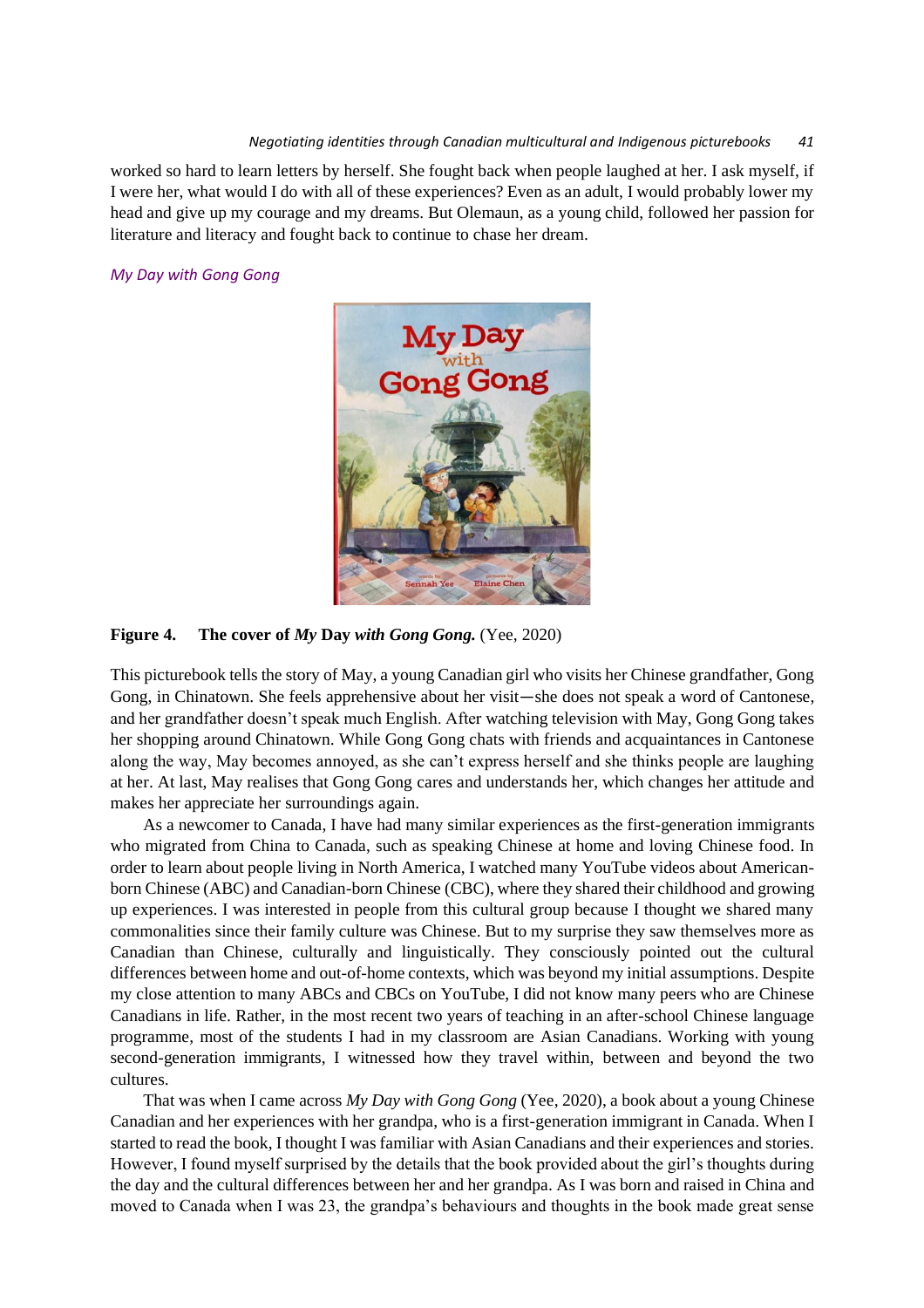to me. On the other hand, I never thought in the same way that the young girl understood and interpreted her grandfather's actions during the trip. In addition, I have heard many Canadian's impressions of Chinese immigrants, that they come to Canada in search of a better life. I am embarrassed to admit that I never seemed to question that taken-for-granted societal narrative, even though I am a member of the Chinese immigrant community myself. Reading this book provided me with an opportunity to see Chinese immigrants from a new and "inside-out" perspective.

## **The disruption of hegemonic identity-making**

#### Unpacking Emma's stories

#### *Transnational identity*

Reading *When I Found Grandma* (Balasubramaniam, 2019) felt like looking into a mirror, with Maya, her grandma and her parents on the one side and my daughter Molly, Molly's grandma and myself on the other. The conflicts, compassion and love in our daily lives were magnified in the story and therefore could be looked into in a closer and deeper manner. Sometimes we need opportunities like reading such a story—a story that looks far away—to grant us a chance to examine it from the third-person's perspective; yet it is also so close to our own experience that it bridges the objective examination with personal emotions and reflexivity. While immersed in the interactions between Maya and her grandmother, I asked myself—a first generation immigrant, a mother to a second generation immigrant child, and a daughter-in-law to a senior Chinese lady who lives in Canada away from everything she was familiar with—Was it simply intergenerational tension when five-year-old Molly demanded to style her own hair without help even though Grandma thought "it was too messy"? Or was it a fight over power and subjectivity? What role did cultural backgrounds play in this scenario? And what about their lived experiences in two different countries?

The dominant discourse in academic literature often referred to immigrants as a problematic group stuck "between two cultures" (Gardner, 2012, p. 891). Our lived experiences tell a different story. I believe that Molly, as an immigrant child, expanded her identity in dimensions of culture, ethnicity and nationality, rather than being stuck, within the arguments, conflicts and even fights with Grandma. I saw that the different perspectives, customs, cultural norms and ways of living that Grandma brought into Molly's life challenged this young girl to negotiate the boundaries of diverse cultures, languages, ethical backgrounds and nationalities in our household. Such challenges buried a seed in her young mind about embracing differences, affirming similarities and always seeing and feeling love. Just like Maya found Grandma in the crowd with great joy at the end of the story, Molly and her grandma sorted out their arguments with hugs and kisses and shared delicious food together, every time.

Instead of being stuck between two cultures (arguably Chinese and Canadian), Molly had the opportunity to "[integrate] diverse cultural life-ways into dynamic new ones" (Hébert et al., 2006, p. 13). Growing up in a transcultural and transnational home environment, immigrant children experience cultures in a fluid way. Various cultural features are combined and/or lost, while others are generated in the process, resulting in the creation of new features and new cultures (Murray, 2010). Also, in the process, boundaries are explored and taken down; the taken-for-granted cultural dividing line in minoritised individuals and groups becomes blurry. Difference and diversity are reconceptualised as negotiable, intersectorial, strategic and mobile (Zhang & Guo, 2015).

Identity is a process of becoming (Deleuze, 1990; Semetsky, 2006). Our family experience echoes with such a post-structural view. I witnessed how the intimate relationship with Grandma and many other family members in China helped form Molly's understanding of the many abstract and difficult concepts of countries, cultures and identities. The transnational connections provided a "dual frame of reference to evaluate [her] experiences" in Canada (Louie, 2006, p. 363). The far away land, and its stories in current and past days were brought to life by Grandma, to Maya in the picturebook, and to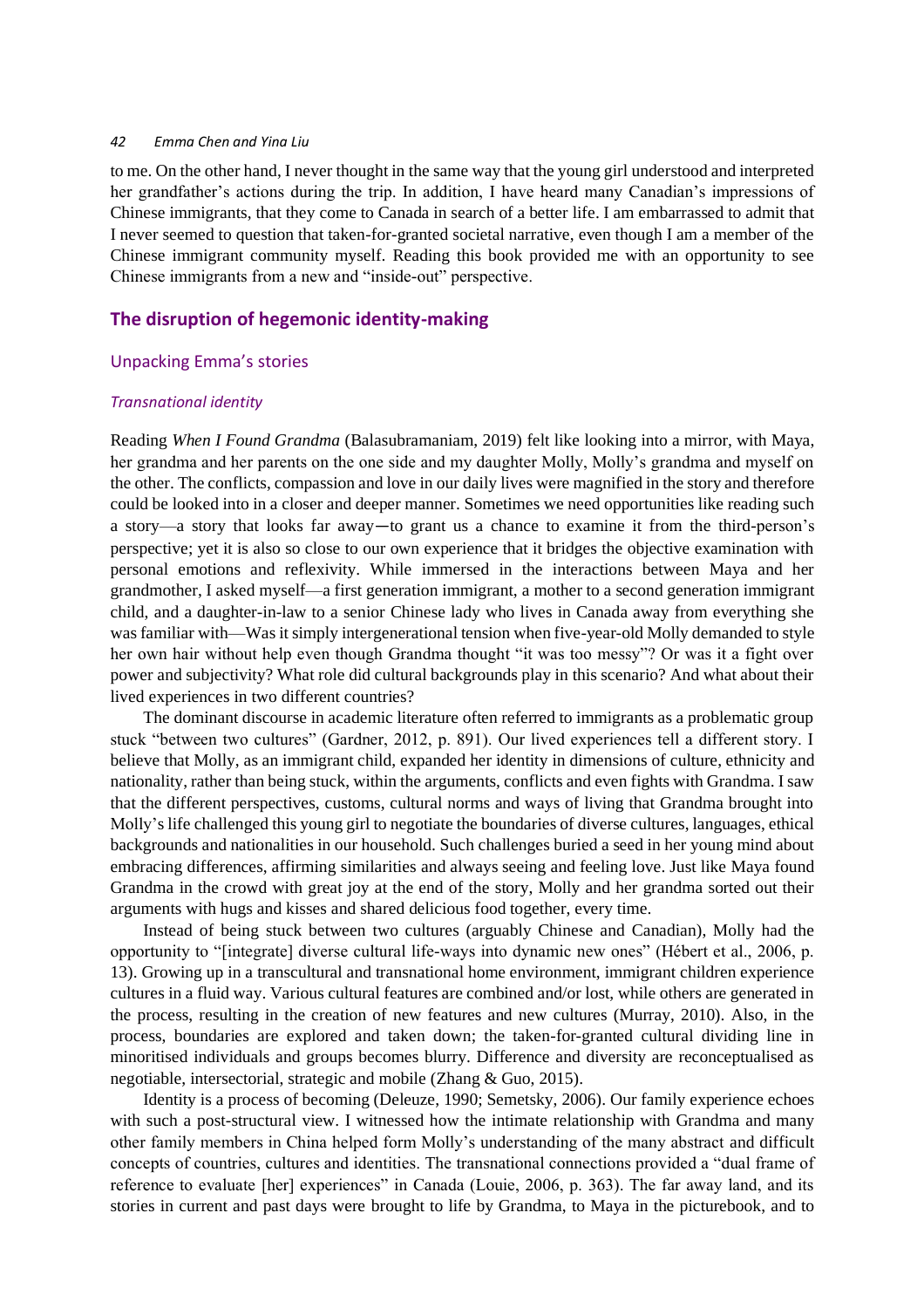Molly in reality. Acknowledging their transnational identity "draws attention away from the binaries of 'sending' and 'receiving' contexts, and toward relationships, linkages and flows" (Gardner, 2012, p. 894). Molly and Grandma both played and are playing a significant role in each other's identity making because the transnational knowledge travels both ways.

#### Immigrant parent knowledge

There was a page in the book *When Father Comes Home* (Jung, 2020) where June found his mother quietly crying in the kitchen when Father had to fly away again. I remember looking at that page for a long while. Images from when our family first moved to Canada flashed back. I felt connected with June's mother, empathising with her unspoken sadness, uncertainty and loneliness. In the meantime, I knew how much resilience and grit she must possess to be able to raise her children all by herself when her husband had to find financial support for the family thousands of miles away. The rich knowledge she had, as an immigrant parent, built a solid foundation for her family's life in another country. Immigrant parent knowledge (Chen, 2021; Guo, 2012; Khan, 2018) is at the centre of my doctoral research. Therefore, I am particularly grateful for children's literature such as *When Father Comes Home* (Jung, 2020) to bring to the forefront a more authentic, strength-based and richer image of immigrant parents.

Current academic literature often examines immigrant parents from a deficit-based perspective, which discourages teachers and school administrators to recognise and appreciate the knowledge that immigrants hold about their children (Jones, 2003). Non-recognition of immigrant parents can be attributed to misperceptions of difference and ignorance of different cultures (Guo, 2009; Honneth, 1996). Differences are seen as deficits that bring about the belief that knowledge of others is incompatible, inferior and hence invalid (Abdi, 2007; Dei, 1996). While in reality, "immigrant parents bring their values, language, culture, religion, and educational backgrounds to our schools, enriching our educational environments" (Guo, 2012, p. 121).

Take June's mother in the picturebook, for example. She told her sons the story of "goose dad" a traditional Korean term to help the young boys to comprehend their daily lives without Father around and understand such a lifestyle through a meaningful and positive lens. The mother's approach showcased the profound cultural knowledge and language knowledge she held and was able to pass on to her children. Khan (2018) has reminded us that "[as] culturally diverse parents move from home-land to host-land, they have a wealth of cultural knowledge that they transfer to their children as a critical piece to their identity" (p. 192). In addition, "goose dad" is a well-known term in the Korean language, with a rich story embedded within it. By explaining the term, June's mother opened space for heritage language teaching and learning in the home context. Language is beyond words and expressions; it is closely tied with one's identity. Immigrant parents, who have the knowledge of culture and language, can bridge immigrant children with the language and cultural contexts in their home country and host country.

As an immigrant parent and a teacher educator, I feel delighted to have picturebooks like *When Father Comes Home* (Jung, 2020) available to immigrant families and educators. Such stories make immigrant parent knowledge visible and call for a replacement of cultural hegemony with diverse images of ethnically minoritised groups. Such children's literature is a significant complement to the current developing academic literature on immigrant parents' strengths and capacities, especially in the field of education. Seeing and acknowledging immigrant parent knowledge can help educators utilise such knowledge on the school landscape, and hence provide immigrant children with better educational resources and opportunities.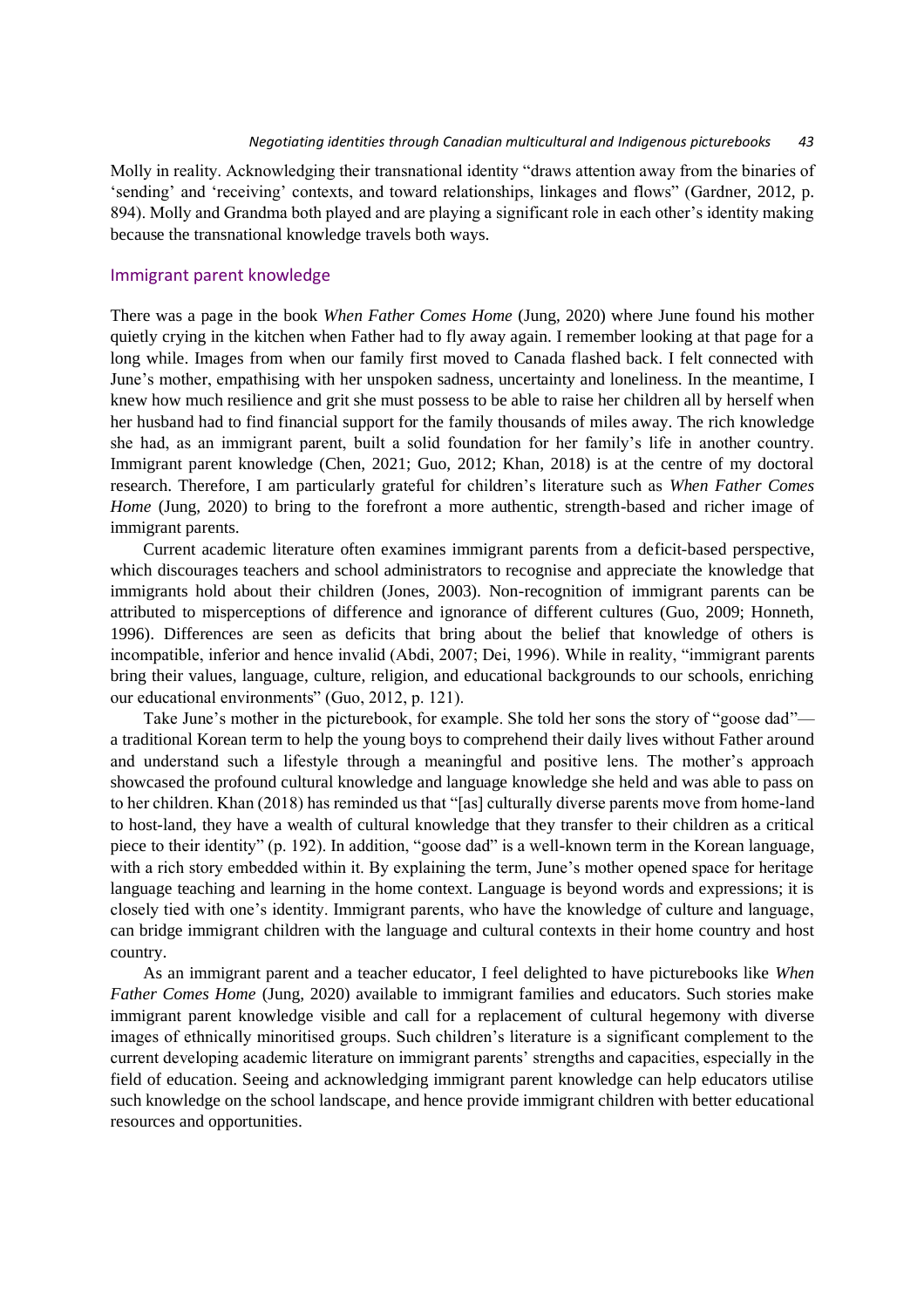#### Unpacking Yina's stories

### *Mirrors and windows*

Before I started my Master programme at the University of Saskatchewan, which is located in Saskatoon, Canada, I had not heard about Canadian Indigenous people and Indigenous history, even though I did a lot of research on Canadian culture, Saskatchewan and Saskatoon. Through findings from the Internet and the sharing from people in my personal connections, nothing about Indigenous people came out.

After arriving in Canada, through both Indigenous classmates' sharings and the self-learning process of Indigenous history and culture, I did acquire substantial knowledge about Indigenous people in Canada, their cultures, their histories and their current living status. I felt compassion for Indigenous children and now for Indigenous adults who were forced to go to residential schools as they continue to suffer inequity. However, I couldn't understand the connection between historical events that happened to Indigenous people and myself. As a newcomer, I faced many linguistic, cultural and social challenges in the first several years living in Canada. I could not fully understand the challenges that the Indigenous people had and continue to have and how these previous happenings impacted their lives today.

After I read the picturebook, *When I Was Eight* (Jordan-Fenton & Pokiak-Fenton, 2013), which shows an ordinary Inuit girl's residential school experience, I developed a deeper understanding, empathy and compassion for Canadian Indigenous people. This book acts as a window (Bishop, 1990) that assists me to see from a little Indigenous girl's perspective, to immerse myself in her story, to imagine myself going through the story with her. Bishop (1990) proposed the concept "windows and mirrors", where she argued that children's books could act as windows through which we see and learn about other people's lives, and mirrors that reflect our own life experiences. The books as windows could allow readers to explore others' experiences and overcome the limits of the readers' own limitations (Tschida et al., 2014; Wiltse, 2015). Loh (2009) stated, "[F]rom cross-cultural perspectives, exposure to literary texts about other cultures allow for the imagination of a world where self exists in relation to other" (p. 293). This book is based on the true story of the author, Margaret Pokiak-Fenton, which represents a reality of Indigenous people's lived experience (Reese, 2007). This book creates in me emotional connections with the Indigenous girl in the book, everything she has been through. I could "hear [her] … own words, see [her] … own face … in the book" (Aldana, 2008). The story is not like pure knowledge or cold numbers that make the readers an outsider. This story as a window helped me see a real person's life.

Books as mirrors can reflect reader's identities and their cultural practices (Aldana, 2008; Bishop, 1990). This book is also a mirror in some ways because I could see my own childhood experiences. The girl in the book was away from her family and staying with other Indigenous girls and nuns in a residential school. The scene where the girl accidentally got locked in the basement, scared because she didn't know what would happen and missing her father reminded me of my childhood, where I stayed at my grandparents' place during grade one to five. I could still remember silently sobbing at night, while missing my mom. I have not experienced what the little girl in the book had gone through; however, as a human being, a lot of what was portrayed in the books resonated with my personal experiences. Building the connection with my own childhood experience, this picturebook enables me to develop empathy for this young Indigenous girl.

Importantly, I argue that the concept of multiculturalism should not include Indigenous people or culture (St. Denis, 2011). Indigenous people deserve the recognition beyond the label of multiculturalism. St. Denis (2011) argues:

The prevailing and prevalent policy and practice of multiculturalism enables a refusal to address ongoing colonialism, and even to acknowledge colonialism at all. This leads to the trivializing of issues, to attempts to collapse Aboriginal rights into ethnic and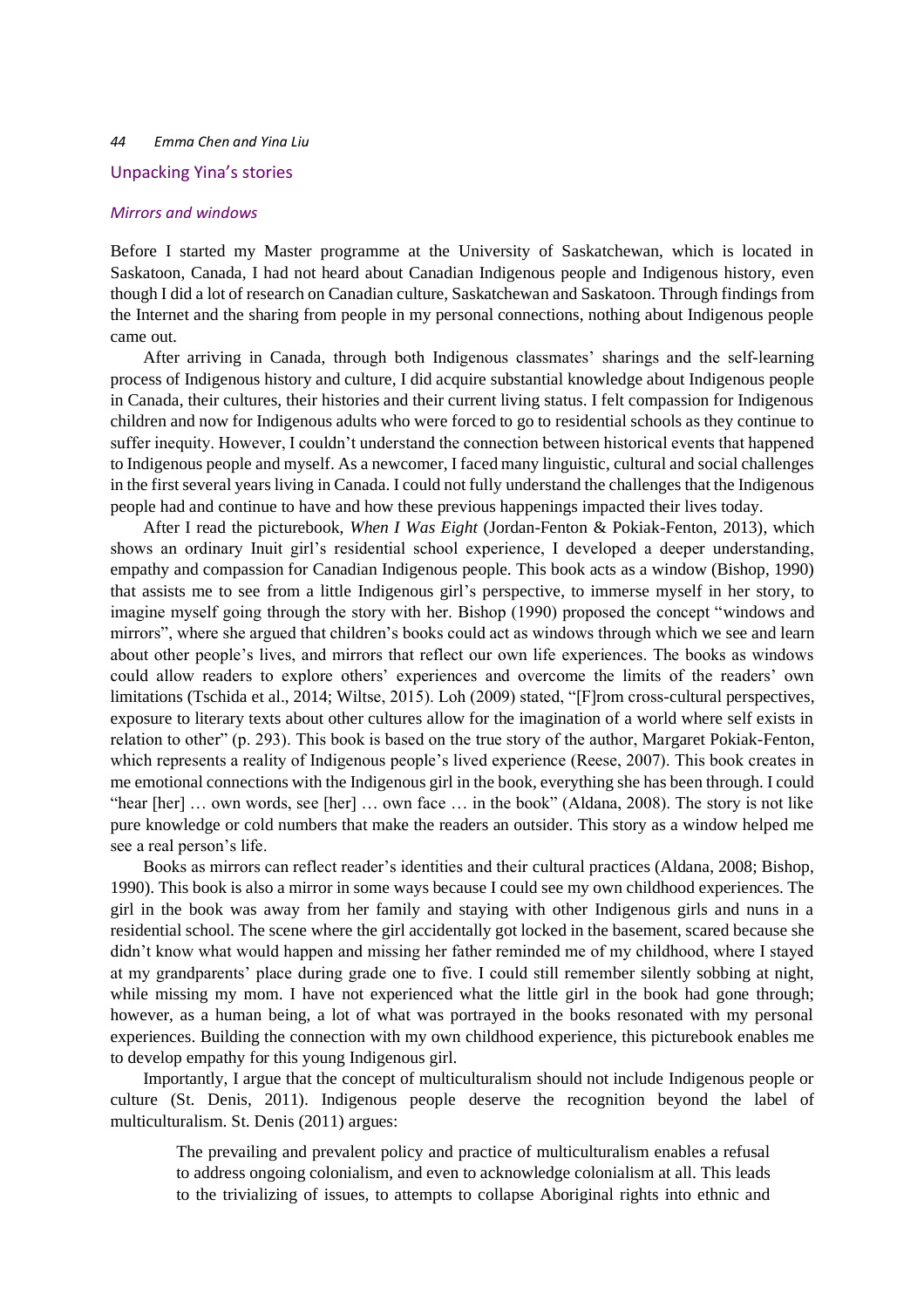minority issues, and to forcing Aboriginal content into multicultural frameworks. (p. 315)

Indigenous picturebooks could act as windows which allow non-Indigenous readers to develop "understanding, empathy, and mutual respect" (Brenna et al., 2017, p. 53) to the First People of Canada. Indigenous children's literature plays a significant role in "the connection between the past and the present [which] makes the manner in which a nation communicates its history to children, who represent the present and the future, particularly significant" (Galway, 2010, p. 115). I would like to highlight that Indigenous picturebooks also play a significant role for newcomers in Canada. This picturebook allows me, a newcomer in Canada, to explore "historical perspectives, and to make a difference today and tomorrow" (Wiltse, 2015, p. 33). From reading this picturebook as well as connecting to the recent news about the discovery of Indigenous children's graves in many residential school locations across Canada (Davis, 2021), it makes me think about what action I can take at this moment.

### No single story

Adichie (2009) brought up the notion of the danger of single story, which is a theoretical lens for me to retell my story after reading *My Day with Gong Gong* (Yee, 2020). "The single story created stereotypes, and the problem with stereotypes is not that they are untrue, but that they are incomplete. They make one story become the only story" (Adichie, 2009, para. 24). Much contemporary children's literature shows one perspective and one side of a community.

Many Canadian picturebooks on historical issues regarding Chinese immigrants are portraying Chinese Canadians as labourers. For example, many books are about Chinese railway construction workers, such as *Ghost Train* (Yee, 2013) and *Canadian Railroad Trilogy* (Lightfoot, 2010). *Ghost Train* tells a story of the dangers Chinese Canadians face during the process of building Canadian railways. These books portray Chinese Canadians as people who are not really part of Canada, instead, they are from some other places. As a Chinese immigrant reading these books, I acknowledge that these are part of the Canadian history, and it is valuable to use it in classroom to have young readers and preservice teachers to learn that "particular groups of immigrants to Canada faced hardships, racism, and injustice in the 'last best west'" (Wiltse, 2013, p. 67).

Looking at contemporary Canadian picturebooks about immigrants and refugees, they usually show difficulties and challenges that newcomer adults and children encounter. For example, *Stormy Seas*, (Leatherdale, 2017) and *Stepping Stones: A Refugee Family's Journey* (Ruurs, 2016) illustrate the hardships that refugees face travelling to a new country and finding a better life. These books do a good job of presenting real migration journeys and they are well-used in today's Canadian classrooms.

Moreover, a large number of North American picturebooks, which are popularly used in Canadian classrooms, focus on the contemporary issues of immigration, especially issues newcomer children face in school. Books such as *Lailah's Lunchbox: A Ramadan Story* (Faruqi, 2015), *The Day You Begin* (Woodson, 2018) and *The Name Jar* (Choi, 2003) truly present the challenging adaptation newcomer children experience in their transition to a new school in a new country.

However, a cultural community is complex and people within this community are diverse. It would be dangerous to present monocultural practices of one community to readers (Tschida et al., 2014).

*My Day with Gong Gong* (Yee, 2020) presents a third-generation Chinese Canadian spending a day with her grandpa, who is a first-generation immigrant to Canada. Different from many books focusing on the challenges and cultural differences from a group of newcomer immigrants or refugees, this book shows the story of family, love and cultural acceptance. Here, the cultural acceptance is not that newcomers accept Canadian mainstream culture or multiple cultures in Canada, but a Canadian-born girl with Chinese heritage, accepts her heritage cultures, from the experiences of spending time with her grandpa. It demonstrates to readers the diversity of ethnicities, cultural routines and even uses culturally grounded phrases throughout the book. This book is reflective of many different relationships because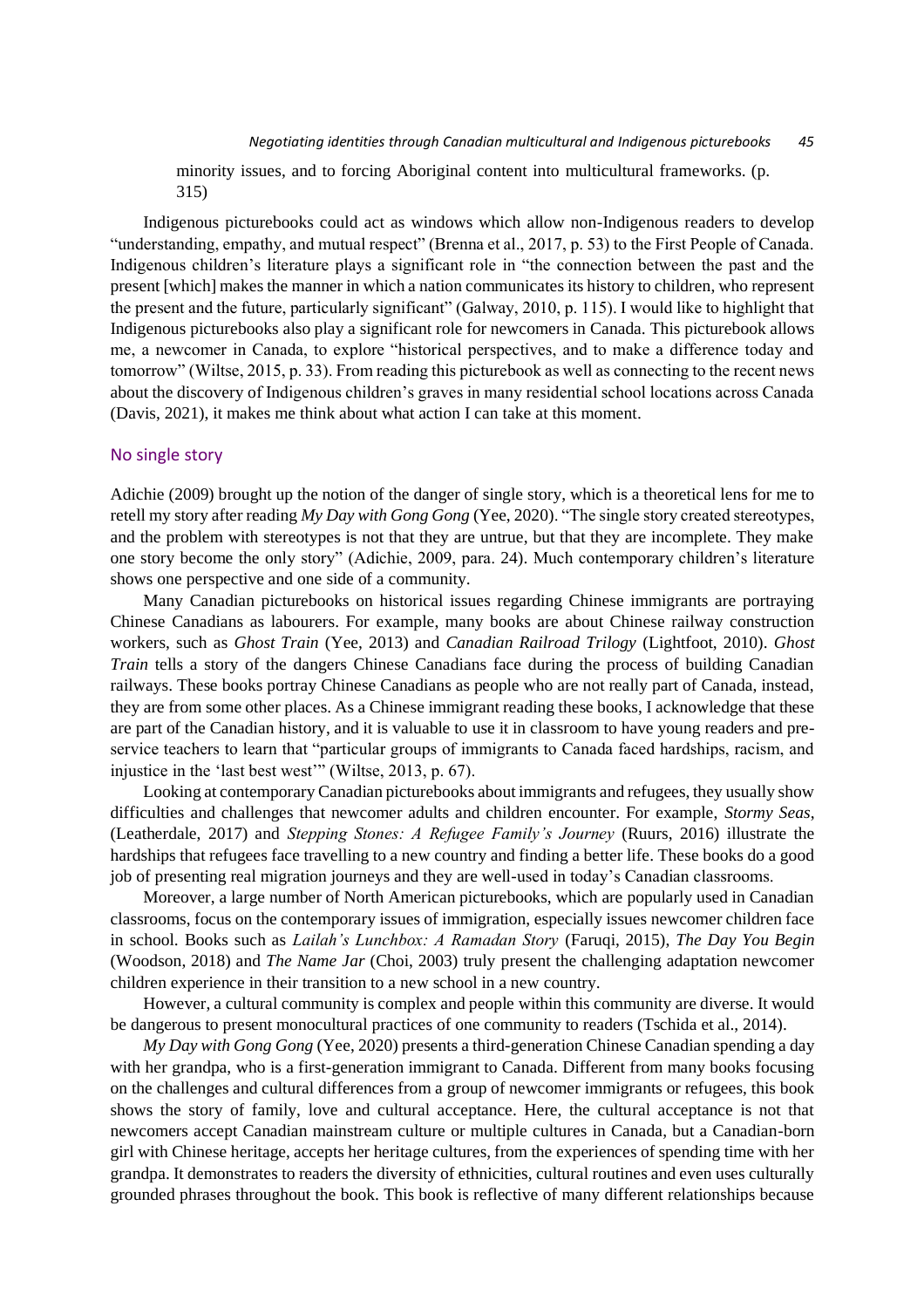between the generations there is often a language barrier. However, this book demonstrates that even with the language barrier, the love one holds for their family can overcome those barriers and be shown through actions.

This shows another story of an immigrant family in Canada. It fulfils the richness of immigrants' life experiences in Canada. Adichie (2009) warns readers of the danger of a single story and multicultural children's books could help disrupt the single story of Canada and Canadian children from dominant culture. As a Chinese immigrant reading *My Day with Gong Gong* (Yee, 2020), it helps me to embrace my immigrant identity. It acknowledges the diverse lives that Chinese Canadians have, rather than just hardships and challenges that newcomers face in a new country.

# **Closing thoughts**

In the autobiographical narratives we shared in this article regarding each of our own experiences of reading Indigenous and multicultural picturebooks written by Canadian authors, we have made visible how children's literature focusing on critical issues can and will provoke meaningful thinking on one's own identity-making. The stories and the unpacking of the stories we presented, from the eyes of adult immigrants who have transcultural and transnational backgrounds, showcased that identity development is "fluid, contextually and socially negotiated, multidimensional, and intersectional" (Compton-Lilly et al., 2017, p. 122). The four picturebooks we carefully selected acted as catalysts at a certain moment in our lives, respectively accelerating and stimulating the long-existing and ever-evolving inquiries we had in terms of "who am I" and "who am I becoming". These books are among a growing body of contemporary children's picturebooks about Indigenous and multicultural children in Canada (Brenna et al., 2021). We believe they act as a vehicle to break the dominant cultural hegemony by showing multicultural and Indigenous worlds to the reader.

The telling and unpacking of our reading experiences showed that identity is more of a perspective than a fixed concept. The process of identity-making longs for an active cultural surrounding that can positively interact with one's self-searching and -affirming. Botelho and Rudman (2009) have pointed out that children's literature can be used to break the hegemony of a dominant culture. We also saw these opportunities in children's literature. Such opportunities allow re-readings of hegemonic ideas that construct minoritised groups' identities as fixed and disrupt boundaries and redefine "difference and diversity as negotiable, intersectorial, strategic and mobile" (Zhang & Guo, 2015, p. 5). Zooming out to a broader field of vision, Daly (2017) found that

studies of diversity in terms of ethnicity, family, disability, and languages in children's literature, on the whole, show limited diversity is present in children's literature, and this means that young readers are being exposed to an inaccurate representation of their world: one which supports a white, middle class, able bodied, heterosexual, monolingual hegemony. (p. 175)

Many authors, illustrators and scholars have been trying to break the hegemonic representation Daly (2017) mentioned in the field of picturebooks. We believe that when children's literature that represents minoritised groups in their own words and through their own eyes are brought to the forefront, authentic and meaningful conversations start to emerge. We need more authors from diverse cultural backgrounds. In the meantime, we need more readers who would read, discuss, think about, and ask questions about Indigenous and multicultural picturebooks. The responsibility of transcultural and transnational identity-making should not fall only on the shoulders of minoritised people themselves. Through this article, we hope to call for more purposeful and critical readings of Indigenous and multicultural picturebooks in the landscapes of schools, community libraries and with families from all backgrounds. Each reading is a ripple in the fabric of space and time. We are full of hope that the ripples that travel outwards, though gradually and slowly, will reach far and wide.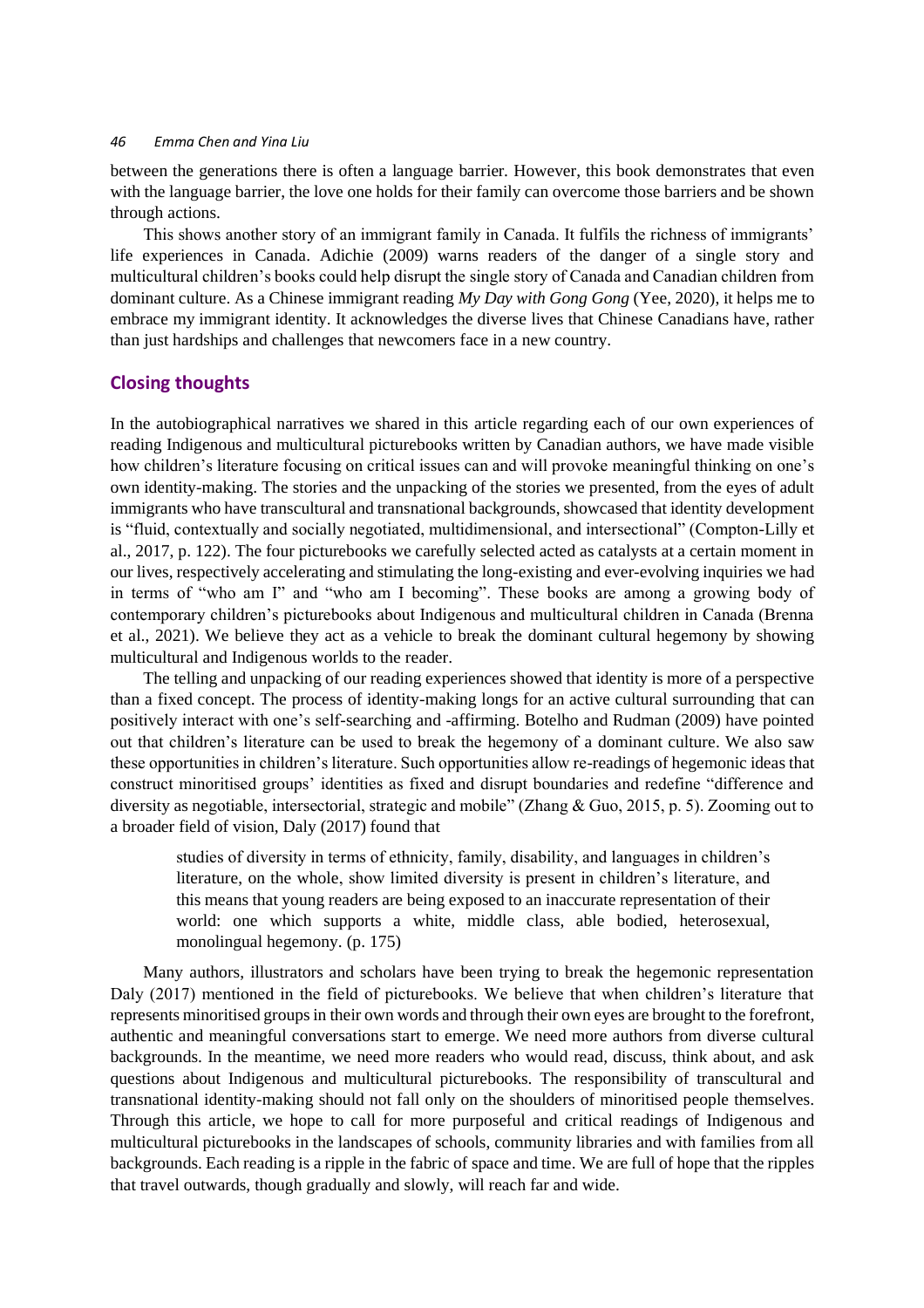## **References**

- Abdi, A. (2007). Global multiculturalism: Africa and the recasting of the philosophical and epistemological plateaus. *Diaspora, Indigenous* and *Minority Education, 1*(4), 1–14. <https://doi.org/10.1080/15595690701563964>
- Adichie, C. N. (2009, July). *The danger of a single story* [Video]. TE[D.](https://www.ted.com/talks/chimamanda_ngozi_adichie_the_danger_of_a_single_story/transcript) [https://www.ted.com/talks/chimamanda\\_ngozi\\_adichie\\_the\\_danger\\_of\\_a\\_single\\_story/transc](https://www.ted.com/talks/chimamanda_ngozi_adichie_the_danger_of_a_single_story/transcript) [ript](https://www.ted.com/talks/chimamanda_ngozi_adichie_the_danger_of_a_single_story/transcript)
- Aldana, P. (2008). *Books that are windows, books that are mirrors: How we can make sure that children see themselves in their books* [Speech transcript[\].](https://www.ibby.org/index.php?id=1008)  <https://www.ibby.org/index.php?id=1008>
- Bainbridge, J. M., Pantaleo, S., & Ellis, M. (1999). Multicultural picturebooks: Perspectives from Canada. *The Social Studies*, *90*(4), 183–188. <https://www.tandfonline.com/doi/abs/10.1080/00377999909602412>
- Balasubramaniam, S. (2019). *When I found Grandma.* (Q. Leng, Illus.). Groundwood Books.
- Bishop, R. S. (1990). Mirrors, windows, and sliding glass doors. *Perspectives*, *6*(3), ix–xi.
- Botelho, M. J., & Rudman, M. K. (2009). *Critical multicultural analysis of children's literature*. Routledge.<https://doi.org/10.4324/9780203885208>
- Brenna, B., Dionne, R., & Tavares, T. (2021). *Contemporary Canadian picturebooks: A critical review for educators, librarians, families, researchers & writers*. Brill. <https://doi.org/10.1163/9789004465107>
- Brenna, B., Sun, S., & Liu, Y. (2017). Patterns in contemporary Canadian picturebooks: Radical change in action. *In Education*, *23*(2), 43–70.<https://doi.org/10.37119/ojs2017.v23i2.365>
- Burke, A., Snow, J., & Egan-Kiigemagi, C. (2019). Children's literature as a vehicle for indigenous diversity awareness and inclusion in the classroom. *Education in the North*, *26*(2), 66–81. <https://doi.org/10.26203/yv7k-p412>
- Chen, E. (2021). The pedagogical practices of an immigrant parent: Maintaining heritage language in the home context. *LEARNing Landscapes, 14*(1), 29–43. <https://doi.org/10.36510/learnland.v14i1.1026>
- Choi, Y. (2003). *The name jar.* (Y. Choi, Illus.). Dragonfly Books.
- Clandinin, D. J., & Connelly, F. M. (2000). *Narrative inquiry: Experience and story in qualitative research*. Jossey-Bass.
- Clandinin, D. J., Pushor, D., & Orr, A. M. (2007). Navigating sites for narrative inquiry. *Journal of Teacher Education, 58*(1), 21–35.<https://doi.org/10.1177/0022487106296218>
- Clandinin, D.J. & Rosiek, J. (2007). Mapping a landscape of narrative inquiry: Borderland spaces and tensions. In D. J. Clandinin (Ed.), *Handbook of narrative inquiry: Mapping a methodology*  (pp. 37–80). Sage.<https://dx.doi.org/10.4135/9781452226552>
- Compton-Lilly, C., Papoi, K., Venegas, P., Hamman, L., & Schwabenbauer (2017). Intersectional identity negotiation: The case of young immigrant children, *Journal of Literacy Research*, *49*(1), 115–140.<https://doi.org/10.1177/1086296X16683421>
- Courtland, M. C., & González, I. (2013). Imagining the possibilities: The pedagogical potential of diverse Canadian picturebooks. In I. Johnston & J. Bainbridge (Eds.), *Reading diversity through Canadian picturebooks: Preservice teachers explore issues of identity, ideology, and pedagogy* (pp. 96–113). University of Toronto Press. <https://doi.org/10.3138/9781442666412-008>
- Daly. N. (2017). Representations of diversity in the revised New Zealand picturebook collection. *New Review of Children's Literature and Librarianship,* 23(2), 172–186. <https://doi.org/10.1080/13614541.2017.1367583>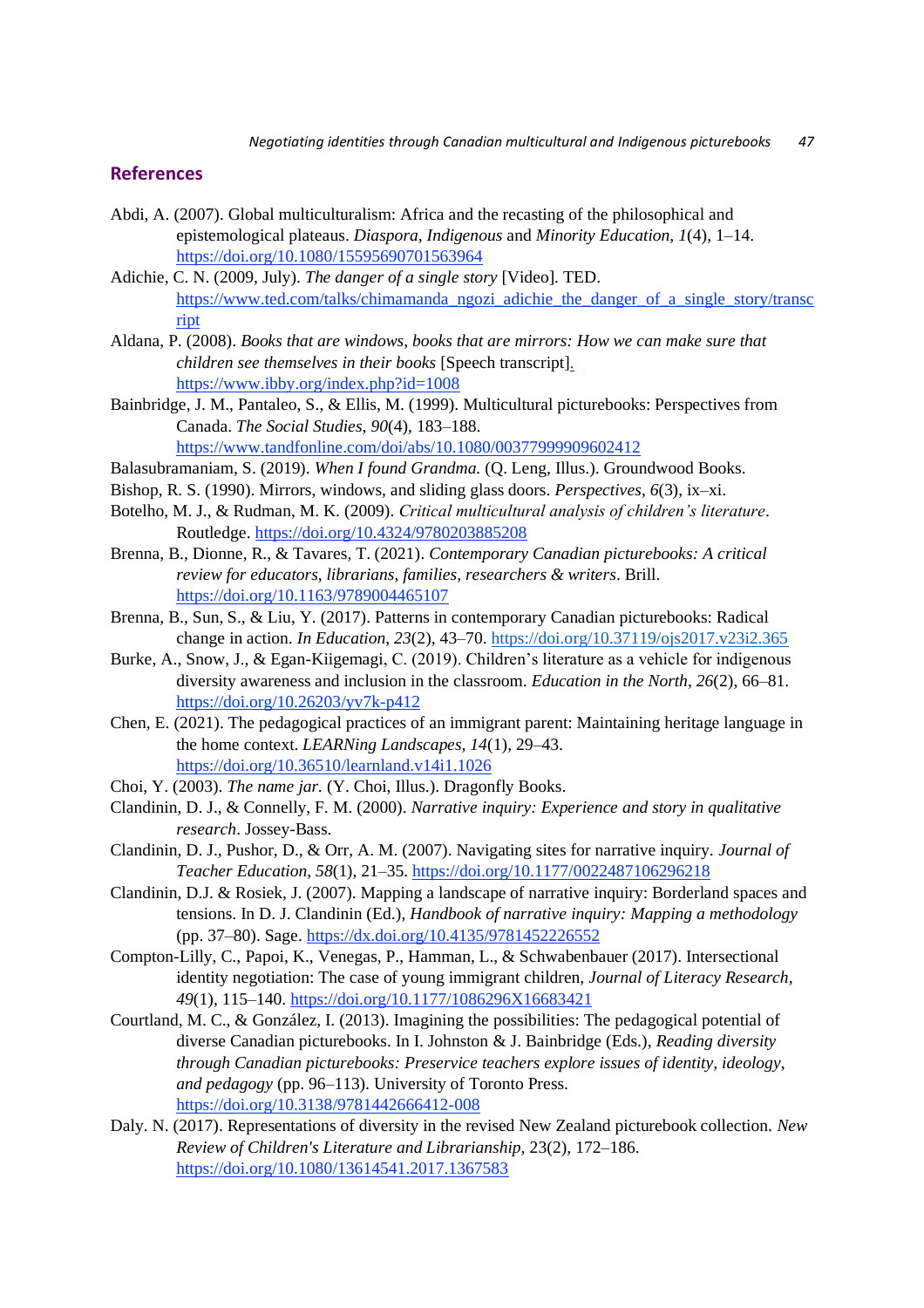- Davis, W. (2021, May 29). *The remains of 215 Indigenous children have been found at a former school in Canada.* NPR. [https://www.npr.org/2021/05/29/1001566509/the-remains-of-215](https://www.npr.org/2021/05/29/1001566509/the-remains-of-215-indigenous-children-have-been-found-at-a-former-school-in-can) [indigenous-children-have-been-found-at-a-former-school-in-can](https://www.npr.org/2021/05/29/1001566509/the-remains-of-215-indigenous-children-have-been-found-at-a-former-school-in-can)
- Dei, G. (1996). *Anti-racism education: Theory and practice*. Fernwood Publishing.
- Deleuze, G. (1990). *The logic of sense*. (Mark Lester with Charles Stivale, ed. Constantin V. Boundas, Trans.). Columbia University Press. (Original work published 1969).
- Faruqi, R. (2015). *Lailah's lunchbox: A Ramadan story*. (L. Lyon, Illus.). Tilbury House.
- Galway, E. (2010). *From nursery rhymes to nationhood: Children's literature and the construction of Canadian identity*. Routledge.
- Gardner, K. (2012). Transnational migration and the study of children: An introduction. *Journal of Ethnic and Migration Studies*, *38*(6), 889–912. <https://doi.org/10.1080/1369183X.2012.677170>
- Government of Canada. (2020, September 1). *The residential school system*. <https://www.canada.ca/en/parks-canada/news/2020/09/the-residential-school-system.html>
- Gramsci, A. (2000). *The Antonio Gramsci reader: Selected writings 1916–1935* (D. Forgacs, Ed.). New York University Press.
- Greene, M. (1993). Diversity and inclusion: Toward a curriculum for human beings. *Teachers College Record*, *95*(2), 211–221.<https://www.tcrecord.org/books/Content.asp?ContentID=84>
- Guo, S. (2009). Difference, deficiency, and devaulation: Tracing the roots of non-recognition of foreign credentials for immigrant professionals in Canada. *Canadian Journal for the Study of Adult Education*, *22*(1), 37–52.<https://cjsae.library.dal.ca/index.php/cjsae/article/view/1002>
- Guo, Y. (2012). Diversity in public education: Acknowledging immigrant parent knowledge. *Canadian Journal of Education/Revue canadienne de l'éducation*, *35*(2), 120–140. <https://www.jstor.org/stable/10.2307/canajeducrevucan.35.2.120>
- Hammett, R. (2013). Generative ways to promote political activity and social change with picturebooks. In I. Johnston & J. Bainbridge (Eds.), *Reading diversity through Canadian picturebooks* (pp. 155–173). University of Toronto Press. <https://doi.org/10.3138/9781442666412-011>
- Hammett, R., & Bainbridge, J. (2009). Pre‐service teachers explore cultural identity and ideology through picture books. *Literacy*, *43*(3), 152–159. [https://doi.org/10.1111/j.1741-](https://doi.org/10.1111/j.1741-4369.2009.00522.x) [4369.2009.00522.x](https://doi.org/10.1111/j.1741-4369.2009.00522.x)
- Hébert, Y. M., Hoerder, D., & Schmitt, I. (2006). *Negotiating transcultural lives: Belongings and social capital among youth in comparative perspective* (North American ed.). University of Toronto Press.
- Honneth, A. (1996). *The struggle for recognition: The moral grammar of social conflicts.* MIT Press.
- Husband, T. (2019). Using multicultural picturebooks to promote racial justice in urban early childhood literacy classrooms. *Urban Education*, *54*(8), 1058–1084. <https://doi.org/10.1177/0042085918805145>
- Johnston, I., & Bainbridge, J. (Eds.). (2013). *Reading diversity through Canadian picturebooks: Preservice teachers explore issues of identity, ideology, and pedagogy*. University of Toronto Press.<https://doi.org/10.3138/9781442666412>
- Johnston, I., Bainbridge, J., & Shariff, F. (2007). Exploring issues of national identity, ideology and diversity in contemporary Canadian picturebooks. *Paper: Explorations into Children's Literature*, *17*(2), 75–82. [https://link.gale.com/apps/doc/A178401343/LitRC?u=anon~d9ffb764&sid=googleScholar&](https://link.gale.com/apps/doc/A178401343/LitRC?u=anon~d9ffb764&sid=googleScholar&xid=f546bc06) [xid=f546bc06](https://link.gale.com/apps/doc/A178401343/LitRC?u=anon~d9ffb764&sid=googleScholar&xid=f546bc06)
- Johnston, I., & Shariff, F. (2013). Who does this text think I am? Exploring questions of subjectivity through diverse picturebooks. In I. Johnston & J. Bainbridge (Eds.), *Reading diversity through Canadian picturebooks: Preservice teachers explore issues of identity, ideology,*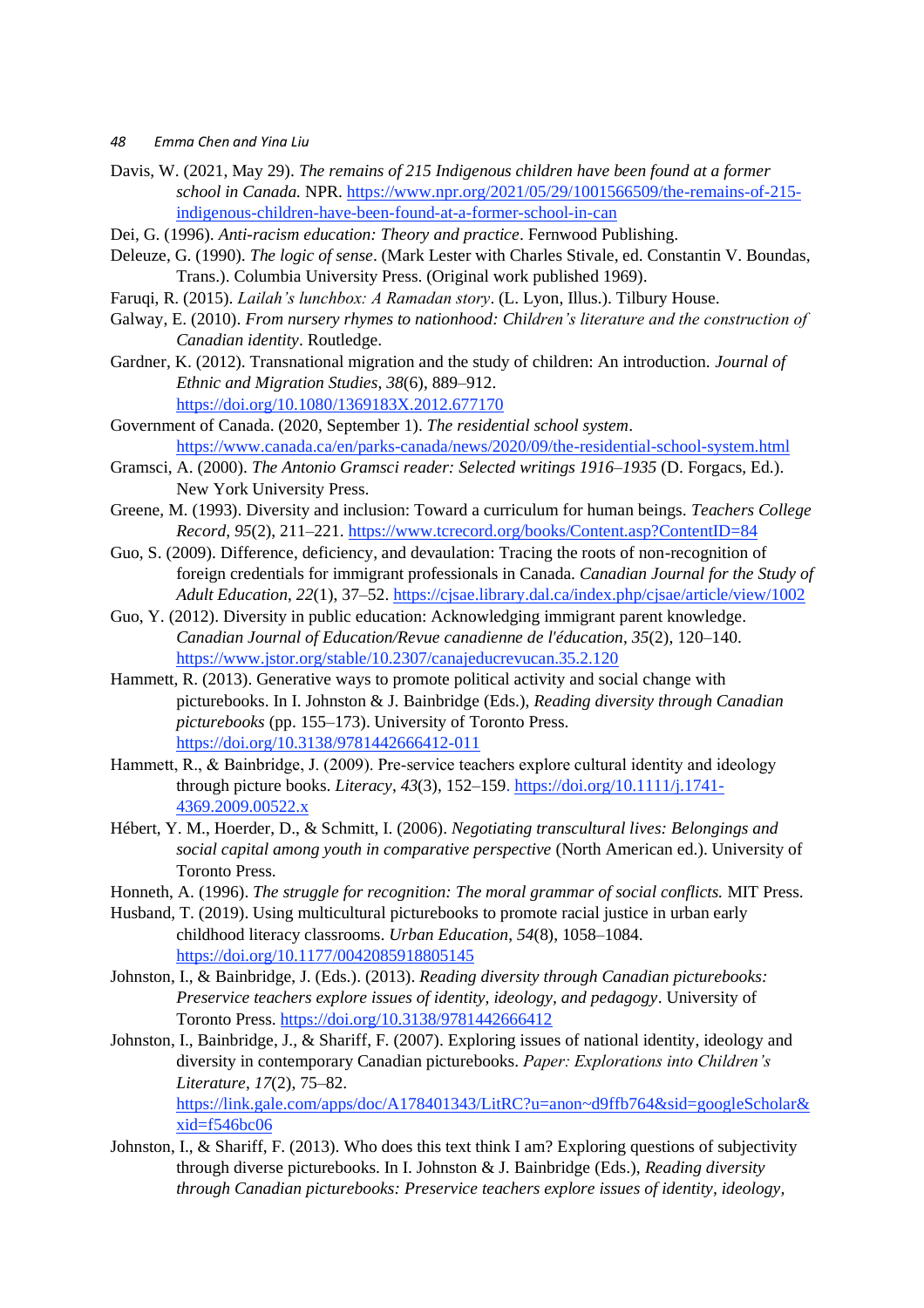*Negotiating identities through Canadian multicultural and Indigenous picturebooks 49*

*and pedagogy* (pp. 41–55). University of Toronto Press. <https://doi.org/10.3138/9781442666412-005>

- Jones, T. G. (2003). Contribution of Hispanic parents' perspectives to teacher preparation. *School Community Journal*, *13*(2), 73. <https://www.adi.org/journal/fw03/Griego%20Jones.pdf>
- Jordan-Fenton, C., & Pokiak-Fenton, M. (2013). *When I was eight.* (G. Grimard, Illus.). Annick Press.

Jung, S. (2020). *When father comes home.* (S. Jung, Illus.). Orchard Books.

- Khan, M. (2018). *O Canada, whose home and native land? An autobiographical narrative inquiry into the critical role of curriculum in identity affirmation* [Doctoral dissertation, University of Saskatchewan].<https://harvest.usask.ca/handle/10388/10966>
- Leatherdale, M. B. (2017). *Stormy seas: Stories of young boat refugees*. (E. Shakespeare, Illus.). Annick Press.
- Lightfoot, G. (2010). *Canadian railroad trilogy*. (I. Wallace, Illus.). Groundwood Books.
- Liu, Y. (2017). *Picture books and immigration challenges: An interrogation of literary content based on a case study of three adult immigrants recalling childhood transitions to Canada* [Unpublished master's thesis, University of Saskatchewan]. <https://harvest.usask.ca/handle/10388/7794>
- Loh, C. E. (2009). Reading the world: Reconceptualizing reading multicultural literature in the English language arts classroom in a global world. *Changing English*, *16*(3), 287–299. <https://doi.org/10.1080/13586840903194755>
- Louie, V. (2006). Growing up ethnic in transnational worlds: Identities among second-generation Chinese and Dominicans. *Identities: Global Studies in Culture and Power*, *13*(3), 363–394. <https://doi.org/10.1080/10702890600838118>
- Mendoza, J., & Reese, D. (2001). Examining multicultural picturebooks for the early childhood classroom: Possibilities and pitfalls. *Early Childhood Research & Practice*, *3*(2), 2–32. <https://files.eric.ed.gov/fulltext/ED458040.pdf>
- Moje, E., Luke, A., Davies, B., & Street, B. (2009). Literacy and identity: Examining the metaphors in history and contemporary research. *Reading Research Quarterly, 44*(4), 415–437. <http://www.jstor.org/stable/25655467>
- Murray, D. L. (2010). *Female north African-French students in France: Narratives of educational experiences* [Doctoral dissertation, University of Nevada Las Vegas]. <http://dx.doi.org/10.34917/1589818>
- Reese, D. (2007). Proceed with caution: Using Native American folktales in the classroom. *Language Arts*, *84*(3), 245–256. [https://www.csun.edu/~bashforth/305\\_PDF/305\\_FinalProj/305FP\\_Race/NativeAmFolktales](https://www.csun.edu/~bashforth/305_PDF/305_FinalProj/305FP_Race/NativeAmFolktales_Caution_Jan07_LA.pdf) [\\_Caution\\_Jan07\\_LA.pdf](https://www.csun.edu/~bashforth/305_PDF/305_FinalProj/305FP_Race/NativeAmFolktales_Caution_Jan07_LA.pdf)
- Ruurs, M. (2016). *Stepping stones: A refugee family's journey*. (N. Badr, Illus.). Orca Book Publishers.
- Sarris, G. (1993). *Keeping slug woman alive: A holistic approach to American Indian texts*. University of California Press.
- Semetsky, I. (2006). *Deleuze, education and becoming.* Brill.
- St. Denis, V. (2011). Silencing Aboriginal curricular content and perspectives through multiculturalism: "There are other children here". *Review of Education, Pedagogy, and Cultural Studies*, *33*(4), 306–317.<https://doi.org/10.1080/10714413.2011.597638>
- Tschida, C. M., Ryan, C. L., & Ticknor, A. S. (2014). Building on windows and mirrors: Encouraging the disruption of "single stories" through children's literature. *Journal of Children's Literature*, *40*(1), 28–39. [https://scenicregional.org/wp-content/uploads/2017/08/Building](https://scenicregional.org/wp-content/uploads/2017/08/Building-on-Windows-Mirrors.pdf)[on-Windows-Mirrors.pdf](https://scenicregional.org/wp-content/uploads/2017/08/Building-on-Windows-Mirrors.pdf)
- Ward, A. (2013). Prairie spaces recreated: Aboriginal education and Canadian picturebooks. In I. Johnston & J. Bainbridge (Eds.), *Reading diversity through Canadian picturebooks: Preservice teachers explore issues of identity, ideology, and pedagogy* (pp. 78–95). University of Toronto Press.